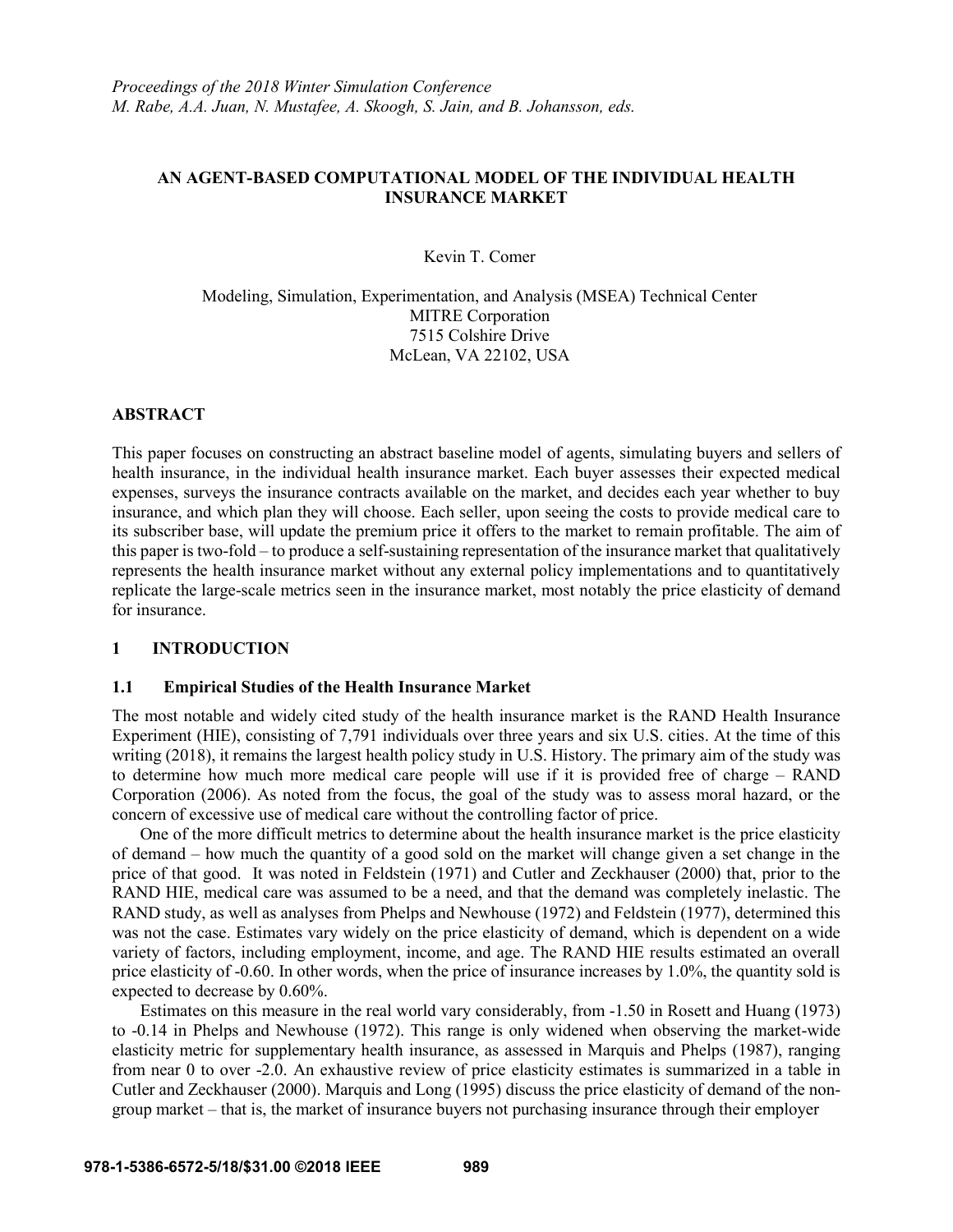which they estimate at  $-0.40$ , based on a combination of empirical survey data and constructed premium prices from companies that develop individual plans.

### **1.2 Theoretical Models of the Health Insurance Market**

While the health insurance market is an enormous system, both complex and adaptive, many efforts have been published to model certain interactions between large bodies of actors in the system. Cutler and Zeckhauser (2000) discuss the health insurance market in broad, abstract terms, as a three-body problem – patient, payer, and provider. They then discuss the analysis of plans through a game theoretical model, between high and low risk patients, to determine employers' payment option strategies for their workforce. They then examine this system empirically in their case study of Harvard University and Massachusetts Group Insurance Commission (GIC).

Marquis and Holmer (1986) used much of the data from the RAND HIE to inform a discrete choice model for a RAND study. Work prior to Marquis and Holmer focused on simulating rational choice for patients in the insurance market. However, this demonstrated a significant sensitivity to price changes among the patient population when choosing health insurance plans that was not validated by subsequent research by Holmer (1984) and Marquis and Phelps (1987). This model uses non-stochastic terms derived from the survey, as well as stochastic error terms, to develop and simulate a computational model representing families choosing plans for supplemental health insurance. This model much more closely represented the price elasticity of demand witnessed in the market for health insurance, in contrast to previous expected utility models. Marquis and Holmer (1996) updated their discrete choice model to incorporate more recent models of uncertainty, including Prospect Theory from Tversky and Kahneman (1981) which is the precursor to the Cumulative Prospect Theory discussed in Tversky and Kahneman (1992) and used later in this paper.

More recent models have been developed in the form of microsimulations. Most notable are the Health Insurance Reform Simulation Model (HIRSM) in 2003, as discussed in Blumberg et al. (2003), and the Health Insurance Policy Simulation Model (HIPSM) in 2011, as discussed in Buettgens (2011). Both models focus on all significant insurance markets, including the non-group market, and produce a synthetic population of actors (patients, as well as employers) from Current Population Surveys and the National Medical Expenditure Surveys. Both models use current law as the baseline model, then assess changes to the law on the population and each simulated actor's behavior. These models have been used to predict coverage percentages, multi-year costs, and premiums, as examined by Urban Institute Health Policy Center (2014), The models have also been used to assess the impact of removing elements of the Affordable Care Act (ACA) – such as the Individual Mandate – as discussed in Blumberg et al. (2013).

### **1.3 Cost and Income Parameters**

Many studies involved in estimating the cost of medical care have used a reductionist approach, establishing cost as a type of linear aggregation model of a combination of factors – prime example being age, location, and pre-existing health conditions. Few studies have attempted to arrive at a non-parametric approach – defining health care costs as a random variable with relatively few attributes. One such methodology, developed by Feenberg and Skinner (1992) and further explored by Rust and Phelan (1997) and French and Jones (2004), establishes both the cross-sectional distribution of health care costs, and the dependence of health care costs on previous cycles. Feenberg and Skinner (1992) analyze medical deductions from tax returns to establish an autoregressive, or AR, function to estimate the medical costs of an individual. Rust and Phelan (1997) and French and Jones (2004) build upon this in developing an autoregressive moving average function, or ARMA, incorporating both the AR function developed by Feenberg and Skinner, and adding a moving average, or MA, component to form a stationary stochastic process of two polynomials, for the AR and MA functions.

In addition to revising the process as an ARMA function, Rust and Phelan (1997) and French and Jones (2004) assess the heaviness of the right tail in the cross-sectional distribution of health care costs rather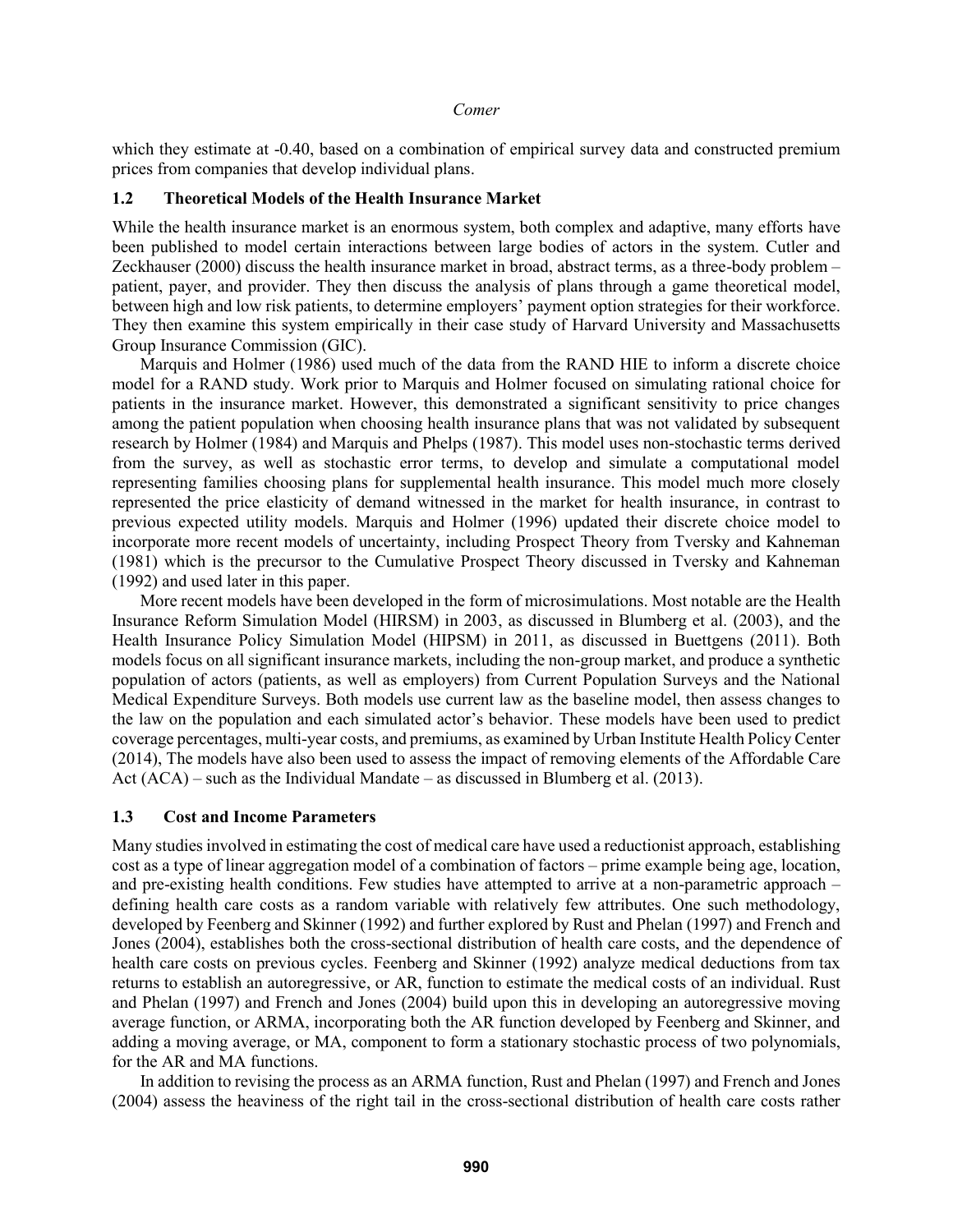than a perfect lognormal distribution. This is particularly important in situations of the sickest individuals who are most likely to purchase health insurance. This model uses the parameters discussed in French and Jones (2004), as it is based on longitudinal medical expenditure surveys, multi-year data from the Health and Retirement Survey (HRS) by Juster and Suzman (1995), and the Assets and Health Dynamics of the Oldest Old (AHEAD) survey, as in Soldo et al. (1997), rather than expenses only deemed expensive enough to declare on tax returns. The downside of this data-set is the higher average age of the survey population, as the survey was centered on the costs of people prior to retirement (ages 51-65) and after retirement (65+) rather than a true representation of the entire population.

In a similar fashion to medical costs, income parameters are determined to similarly exhibit a heavy right tail, as depicted by Drăgulescu and Yakovenko (2001) and Clementi and Gallegati (2005). However, for the lower 95% of the population, the distribution can be depicted as a reasonably straight-forward exponential or lognormal function, depending on whether there exists a cut-off in the dataset, with a finite mean and variance. Drăgulescu and Yakovenko (2001) explicitly cite an exponential function with a mean of \$36.4K for the United States, and the right tail – representing the top 5% of the population – as having a power-law distribution, with an α value of 1.7. This data, like the medical care expenditure data presented in French and Jones (2004), is based on data from 1998, so the income and spending parameters are in similar year dollars.

#### **2 METHODOLOGY**

This paper is focused on the modeling of a functioning non-group health insurance market, using an agentbased computational model representing consumers (patients) and suppliers (payers) of health insurance. This model, coded in Python, attempts to replicate the interactions of patients and payers in a market using a small number of variables and parameters, to determine the fundamental elements of the individual health insurance market.

#### **2.1 Patients**

This model is run with 100,000 patient agents, choosing between ten plans over 20 years. In each simulated year, the patient agent assesses its current plan and all other plans being offered in the market. The patient agent can choose to keep its plan, move to a new plan, or forsake its plan to go uninsured. Similarly, each year, every patient agent earns an income, derived from the work of Drăgulescu and Yakovenko (2001), and has a medical expense, derived from the work of French and Jones (2004). Assessing these items, as well as the risk of a catastrophic event using a risk valuation assessment as presented in Tversky and Kahneman (1992), feeds into how each patient agent determines what to pay for health insurance.

The model presented within this paper initializes patient agents with a salary and an initial medical expense. As a distinction from many former models discussed in Section 1, this model does not consider age, gender, or other demographic information, and only looks at the medical expenditures that are expected as functions of the previous year, with the possibility of a catastrophic shock occurring.

The patient agents are initialized with a salary, determined by random variable from the probability distribution *Income*  $\sim$   $Exp(\lambda)$  where  $\lambda = 36400$  represents the mean income of the lower-95% of the U.S. population, as was defined by Drăgulescu and Yakovenko (2001). As noted in Drăgulescu and Yakovenko (2001) and Clementi and Gallegati (2005), income distribution in the U.S. and in most developed nations has a right heavy tail which does not conform to an exponential function or even a log-normal function, but rather a power-law function. Given that the probability density function (PDF) of the exponential function provides the 95%-percentile at 109450, this becomes the  $x_{min}$  value for the conjoining power-law distribution, with an associated alpha value  $\alpha = 1.7$ .

The patient agents are also initialized with a starting medical expense, from the cross-sectional distribution determined by French and Jones (2004): *Care Cost*  $\sim$  *lognormal*(6.69,2.11). This is the fitted lognormal cross-sectional distribution they determined fit the medical expenditure data they analyzed.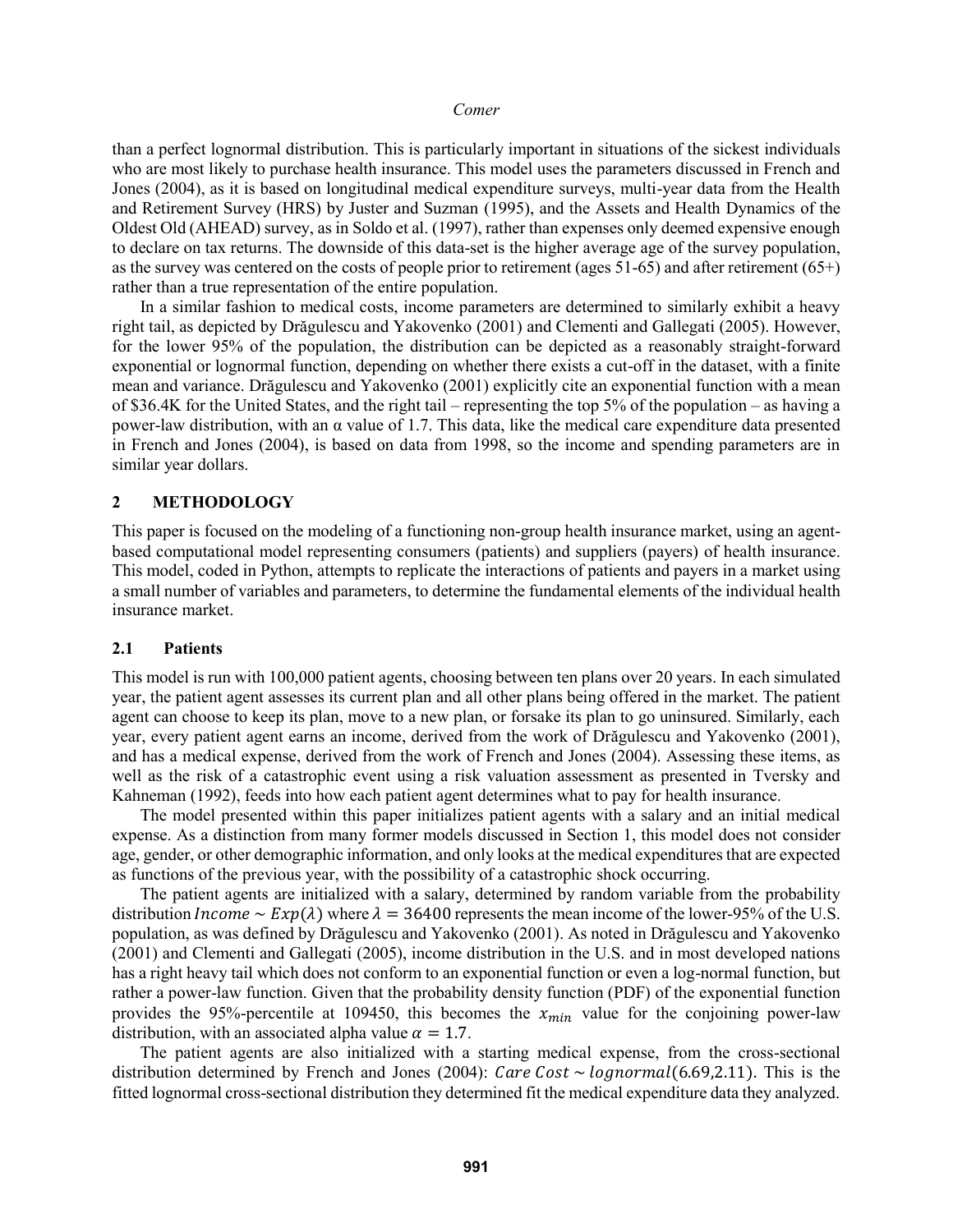However, there is a heavy right tail, representing the most expensive medical care that might occur from a catastrophic event. The authors determine that the heavy tail has a Pareto distribution, with  $x_{min} = 33800$ (the 99.5-percentile of the distribution) and  $\alpha = 0.291$ . As  $\alpha < 1$ , the distribution does not have a welldefined mean or expected value. It therefore does not make any sense to take an expected value of this distribution. Therefore, each patient agent is initialized with a randomly generated "estimated catastrophe" value, which is what the patient agent uses to assess the value of health insurance.

Each year, every patient agent is activated sequentially and asked to estimate its medical expenses for the coming year. They do this using a risk valuation function described in Cumulative Prospect Theory, from Tversky and Kahneman (1992), assessing the most likely medical expense as equivalent to the previous year. However, there is a small probability of a shock, estimated at 0.50% chance, that the patient agent might suffer a catastrophic event, which would cost an amount the patient agent estimated at initialization. As described in Cumulative Prospect Theory, the subjective estimation that each patient agent makes of the probability of a catastrophic event occurring is:

$$
W(\rho,\delta) = \frac{\rho^{\delta}}{((1-\rho)^{\delta}+\rho^{\delta})^{1/\delta}}
$$
 (1)

Where  $\rho = 0.005$ , or the objective probability of a catastrophic event occurring, and  $\delta = 0.69$ , or the discounting factor established in Tversky and Kahneman (1992). Similarly, the estimated costs of the two possibilities are calculated as:

$$
V_1(v_{t-1}, \lambda, \alpha) = \lambda v_{t-1}^{\alpha} \tag{2}
$$

$$
V_2(\chi,\lambda,\alpha) = \lambda \chi^{\alpha} \tag{3}
$$

Where  $v_{t-1}$  is the actual cost from last year,  $\chi$  is the cost of a predicted catastrophe, and  $\lambda = 2.25$  and  $\alpha$  = 0.88 are parameters established by Tversky and Kahneman (1992). These three equations are then used to determine the estimated expenses in the next year:

$$
Estimated expenses = (1 - W) \times V_1 + W \times V_2 \tag{4}
$$

After the patient agent has calculated its expected expenses, it assesses the plans that are currently on the market, and will purchase the plan that provides the lowest expected expenditure. If the patient already has a plan, they will switch if the price of the new plan is less than the current expenditure divided by an *Inertia* parameter, defined by the author as 1.25. This is calculated using the premium price, the coinsurance rate, and the out of pocket maximum (OOP\_Max) provided by the payer agent, as well as the estimated expenses of the patient agent.

$$
Insured Estimate = \text{Premium} + \begin{cases} \text{Coinsurance} \times \text{Estimated Expenses if Estimateed Expenses} \leq \text{Out of Pocket Maximum} \\ \text{Coinsurance} \times \text{OOP\_Max if Estimateed Expenses} > \text{Out of Pocket Maximum} \end{cases} \tag{5}
$$

After choosing a plan, the patient agent can drop its insurance plan, if the estimated costs of the plan are higher than the patient agent anticipates its medical expenses to be. The patient agent may also drop the plan if the costs of the plan are higher than the patient agent's salary.

After the estimations have been performed, the patient agent's actual medical expenditure is calculated, using an autoregressive moving average function, ARMA(1, 1) adapted from French and Jones (2004):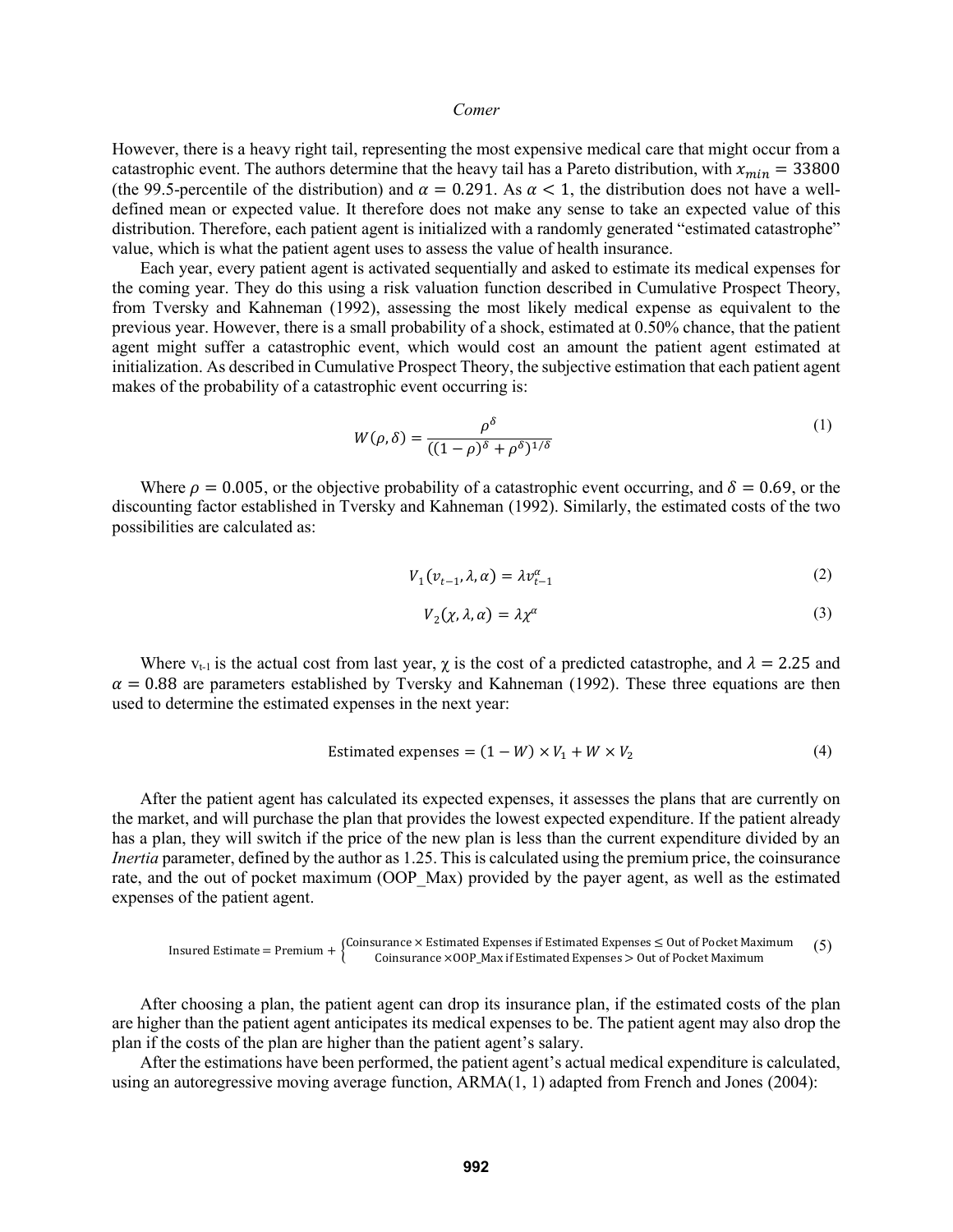$$
X_t = X_{t-1} + \epsilon_t + \theta \epsilon_{t-1} \tag{6}
$$

$$
Care Cost = e^{X_t} \tag{7}
$$

Where  $X_{t-1}$  is the natural log of the previous year's medical expenditure,  $\varepsilon_t$  is a normally distributed error function  $\varepsilon_t \sim N(0, 0.039)$ ,  $\varepsilon_{t-1}$  is the previous year's error term, and  $\theta = 0.104$ .

There is a 0.50% ( $\rho = 0.005$ ) chance of a catastrophic event occurring, where the cost of care instead becomes a random variable with a Pareto distribution, "Care Cost  $\sim$  Pareto(33800, 0.291)". While this is a similar function to the one used to initialize each patient agent's estimation of a catastrophic event, there is no relation between the estimated cost and the actual cost of such an event.

Finally, the patient agent gets care. If the patient agent is not insured, then the care is paid for out of its wealth. If the patient agent has a plan to which it is a subscriber, then it pays the premium plus the care cost times the coinsurance rate, and the payer agent pays for the rest. If the care cost is greater than the Out of Pocket Maximum of the payer agent, than the patient agent simply pays the Out of Pocket Maximum times the coinsurance rate, plus the premium, as discussed in Cutler and Zeckhauser (2000).

## **2.2 Payers**

This model is run with 10 payer agents over 20 years. Each simulated year, the payer agent chooses to accept or reject applicants to plans, and can drop subscribers who are too expensive to cover. It will pay for medical care for its subscribers and will then adjust its premium price to cover care for its subscriber base.

Each payer agent is initialized with a budget equal to the Out of Pocket Maximum of the plan, times the total number of patient agents in the model (set to 100K). Given that the baseline number of Out of Pocket Maximum (labeled OOP\_Max in the simulation model) for all payer agents is 25,000 or 25K, this amount is set to \$250M for all payer agents. The premium price is initialized as a random variable with a Gaussian distribution: *Premium* ~  $N(1000,200)$ . The coinsurance rate is a discrete choice between 0.10, 0.25, and 0.50, each with equal probability, following the pattern laid out by Marquis and Holmer (1986). Lifetime Maximum (labeled Lifetime\_Max in the model) is set to 100K. Elasticity is initially set to 0.

Each year, payer agents have limited actions they can perform while the patient agents decide between plans. When each patient agent decides to apply for a plan provided by a payer agent, the payer agent then performs medical underwriting. If the three (3) previous medical expenses have all been greater than a given value, calculated as " $OOP\_Max \times Coinsurface$ ", then the payer agent will reject the patient agent's application. Otherwise, the patient agent will be accepted and will be a subscriber for that year. Similarly, if a subscriber has a medical expense in any given year that is greater than the lifetime maximum established by the plan, then the payer agent can drop that patient agent as a subscriber.

After each patient agent has been activated, and their actual medical expenditures have been calculated and paid for, the payer agents are then activated sequentially to determine by how much they should raise their premium prices. First, the budget is updated, subtracting the total costs of all subscribers and adding the premium price multiplied by the number of subscribers currently on the books, as well as an administrative cost factor, defined at 1.15 by the author.

Next, the payer agent calculates the costs of the past five (5) years and the revenue generated by the past five (5) years, producing a simple autoregressive function of the five previous turns, AR(5) or ARMA(5,0) as there is no moving average component.

$$
Cost_t = AdmitCostFactor \times \sum_{j=1}^{n} (1 - coinsurface) \times CareCost_j
$$
\n(8)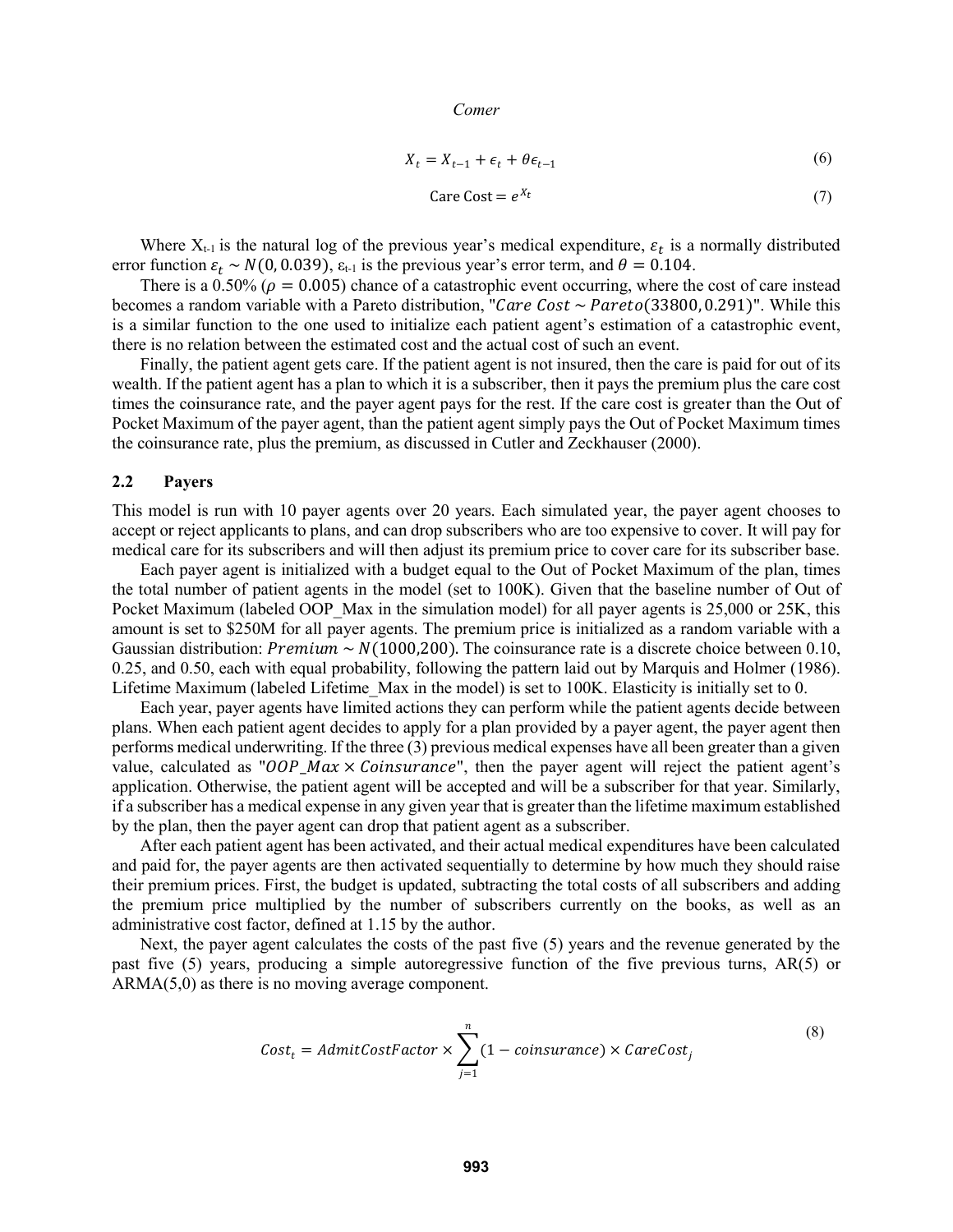$$
Revenue_t = \sum_{j=0}^{n} Premium_t
$$
\n(9)

$$
Profit = \sum_{i=0}^{4} ( Revenue_{t-i} - Cost_{t-i})
$$
\n(10)

Where *n* is the number of subscribers currently listed under the payer agent at year  $t$ , and CareCost<sub>i</sub> is the medical expenditure of subscribed patient agent  $i$ .

If the revenue is greater than the costs, the payer agent does nothing. If the costs are greater than the revenue, the payer agent then divides the difference by the number of subscribers, and adds this to the premium. If the difference is greater than the Premium Buffer times the current Premium value, then the payer agent increases the premium by the current premium times the premium buffer.

$$
If \text{ Profit} \ge 0, \text{Premium}_{t} = \text{Premium}_{t-1} \tag{11}
$$

 $(12)$ 

 $Else, Premium_t = Premium_{t-1}$ 

$$
-\left\{\frac{Profit}{Subscripts_{t-1}} \text{ if } |Profit| < (Premium Buffer \times Premium_{t-1})\right\}
$$
\n
$$
-\left\{\frac{PremiumBuffer \times Premium_{t-1}}{Subscripts_{t-1}} \text{ if } |Profit| > (Premium Buffer \times Premium_{t-1})\right\}
$$

If a plan has zero subscribers, the payer agent proceeds to try to make the plan more attractive to possible subscribers. The payer agent will decrease the premium by the premium buffer. If a payer agent ends up with a budget that is negative, then the payer agent will leave the market. All current subscribers will be dumped, and their insurance plan will be set to None. The payer agent will no longer be able to change their premium price, nor accept new patient agents.

Throughout this process of revising and changing their premium price offered to the market, the payer agents are learning and adapting to the circumstances of the market. If the price is too high, patient agents will not buy the payer agent's plan, and the payer agent will need to lower the premium to capture market share. If the price is too low, the payer agent risks losing money if the medical costs of their subscriber base is above the revenue collected. Rather than objectively determining the optimum price in the market, like what is performed in the neo-classical economic field, this model depicts a payer agent "groping" for a feasible solution through experimentation and feedback, in a process Herbert A. Simon termed "satisficing" (1956), as a form of learning and adaptation.

## **3 METRICS**

### **3.1 Price Elasticity of Demand**

The most fundamental output metric of this computational model, in terms of testing for the validity of the model, is the price elasticity of demand of the market. As premium prices increase, it is expected that the number of subscribers of any given plan will decrease. For every payer agent, this can be calculated each year of a simulation:

Elasticity = 
$$
\frac{\text{Premium}}{\text{Subscripts}} \times \frac{\Delta \text{Subscripts}}{\Delta \text{Premium}}
$$
 (13)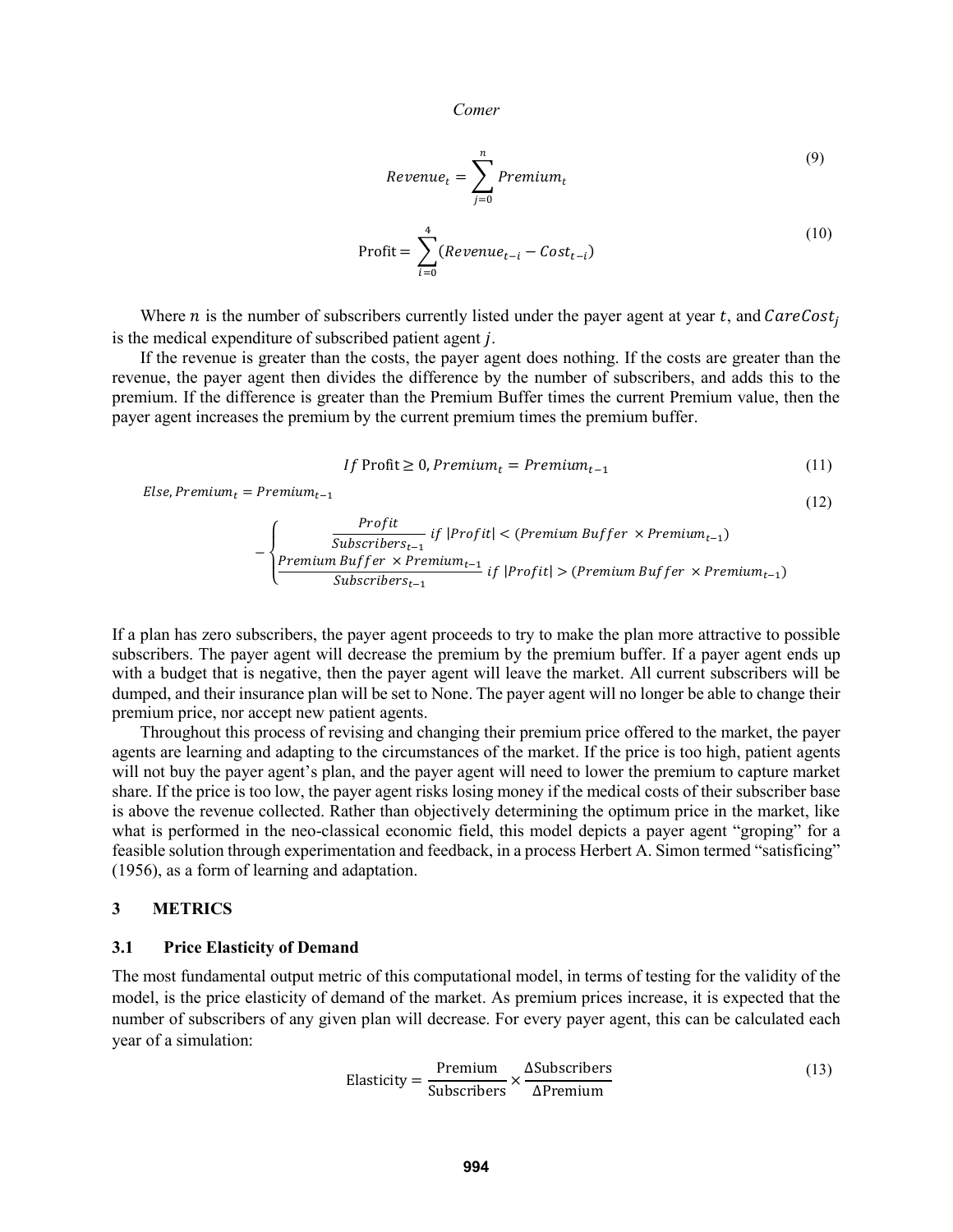where the subscribers and the premium are the number of subscribers and the premium price in a given year respectively, and the delta in subscribers is the number of subscribers that were gained or lost in the previous year, and the delta in the premium is the amount that the premium price changed in a given year. This becomes complicated when a premium does not change in a year (which is possible when the payer agent is operating at a net positive), so this value is calculated when the premium changes in a given year, rather than for every year of a simulation.

As discussed in the previous section, estimates on this measure in the real world vary wildly, from - 1.50 in Rosett and Huang (1973) to -0.14 in Phelps and Newhouse (1972). An exhaustive review of price elasticity estimates in the literature is summarized in a table in Cutler and Zeckhauser (2000). The most notable, and often most cited, estimate of price elasticity of demand for health insurance comes from the previously cited RAND Health Insurance Experiment, as well as replicated by Marquis and Phelps (1987), which estimates an elasticity metric of -0.60. This will be the goal of the computational model, in terms of validation.

## **3.2 Number of Subscribers**

The number of patient agents subscribed to a payer agent will be a secondary measure of performance for the computational model. In this model, the system should operate with a sizable portion of the population being insured, but with a significant portion of the population being uninsured. They can be uninsured for a variety of reasons, which will be captured by the model:

- **Rejected:** the patient agent's cost of care is too expensive for any insurers to insure against
- **Cheap:** the patient agent's salary is not enough to pay for the insurance it chooses
- **Volunteer:** the patient agent can afford to pay for a plan, but chose not to do so, because its estimated expenses are less than what it expected to pay for insurance
- **Dumped:** the patient agent's plan dumps it, either by leaving the market or not being able to pay for the patient agent's care.

# **4 ANALYSIS**

### **4.1 Price Elasticity of Demand**

The price elasticities of demand were calculated from those plans that had a change in both premium prices and subscribers. To be precise, this metric is a dataset of price point elasticities, rather than a global elasticity of demand. The graph in Figure 1 depicts all observations of elasticity – 794 observations in total – as a cumulative distribution function, depicting percentage of observations less than or equal to the price elasticity value observed.



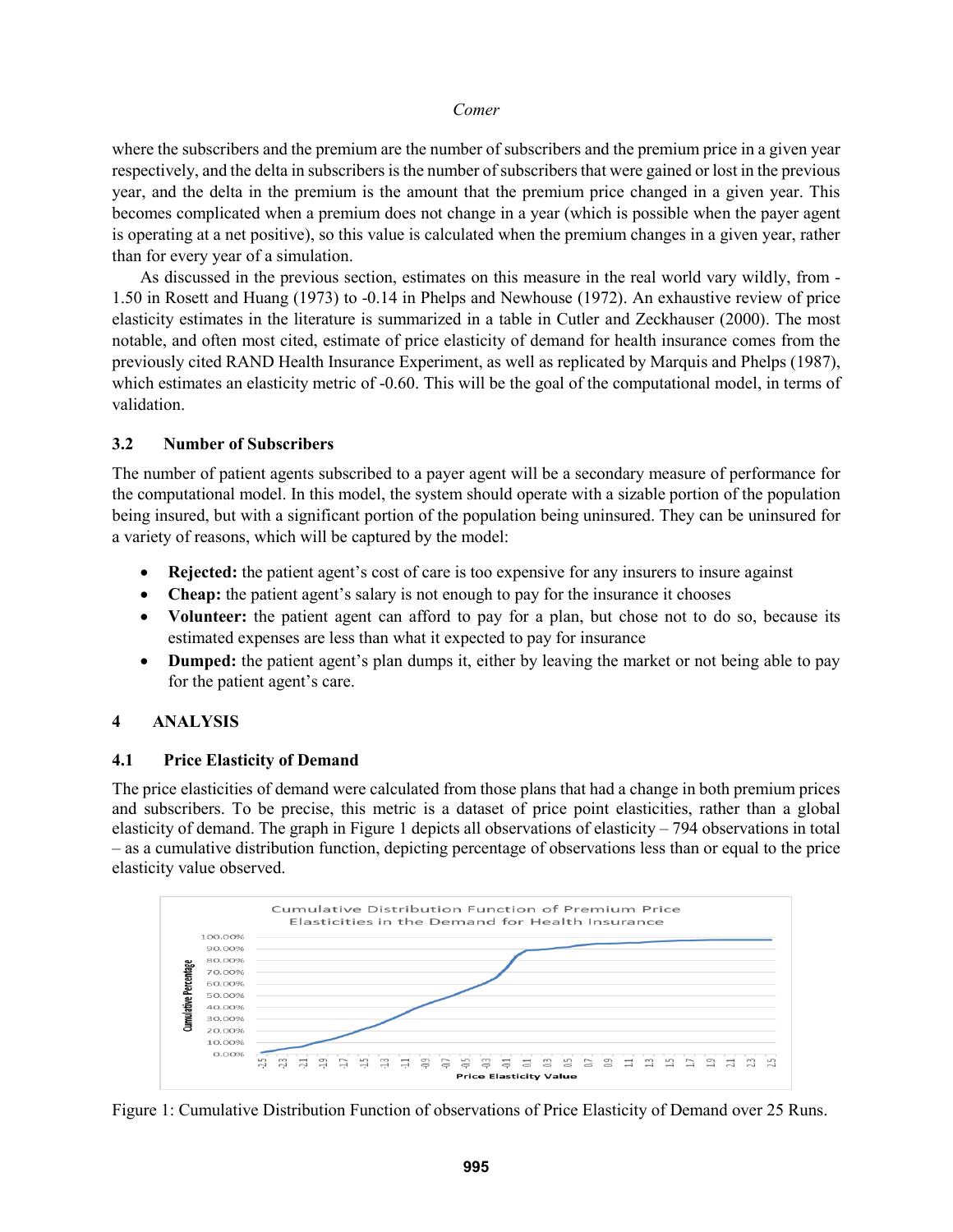The statistical measurements of the observations are misleading because there are some significant outliers, six values that are greater than 10, and one value less than -10. After removing these seven outliers, the metrics become much more descriptive, with mean (-0.68) and median (-0.65) values close to the price elasticity value determined by the RAND Study from empirical evidence (-0.60). Table 1 shows the statistics of both the raw dataset, and with the outliers removed.

| Statistic                 | Original Dataset | <b>Outliers Removed</b> |
|---------------------------|------------------|-------------------------|
| Mean                      | 2.8871           | $-0.6783$               |
| Median                    | $-0.6359$        | $-0.6451$               |
| Variance                  | 8696.57          | 1.2107                  |
| <b>Standard Deviation</b> | 93.2554          | 1.1003                  |
| <b>Skewness</b>           | 27.9268          | 1.4906                  |

Table 1: Descriptive Statistics for Price-Point Elasticity Values Dataset.

One element of note is that the skewness is positive, rather than negative, which is at odds with what is seen in Figure 1 or the rest of the statistical data. It is important to note that skewness does not differentiate between fatness and length of the tail, and while only 15.4% of the observations are positive, they are much more uniform in their distribution, rather than concentrated. As a positive price elasticity value is odd enough in the real world, this may indicate the effects of a force other than the premium price being at play. Most notably, this could occur with the dropping of a patient agent by one plan and being picked up by another, regardless of the price of the premium, as what has happened in recent years with the Health Insurance Marketplace as discussed in Holahan et al. (2014).

While it can be shown graphically that the entire distribution is most likely not normally distributed, more quantitative measurements were calculated to confirm this. A Kolmogorov-Smirnov test versus a random variable distribution of equal size ( $N = 795$ ), population mean and standard deviation computed a p-value of 2.2 × 10<sup>-16</sup> ( $D = 0.4817$ ), well below any reasonable value of α, leading to a rejection of the null hypothesis that this is a normally distributed population. Similarly, a Shapiro-Wilk test for normalcy also arrived at the same value for p as the Kolmogorov-Smirnov test, with a W-statistic of 0.0212.

The price point elasticity values that are positive, 15.4% of the observations ( $n = 131$ ), can be shown to come from a different distribution than those that are negative  $(n = 666)$ , using the Mann-Whitney U Test, also known as a Wilcoxon rank-sum test, on the change in premium price over the previous year. A normal distribution cannot be assumed for this population, as many of the values of premium increases are tied at the PremiumBuffer global value (baseline value = 0.20). With 95% confidence level, the null hypothesis ( $U_1 = U_2$ ) can be rejected ( $p = 7.27 \times 10^{-11}$ ), as changes in premium price resulting in negative elasticity are greater (one-sided test,  $p = 3.64 \times 10^{-11}$ ) than those resulting in positive elasticity.

The statistics of the two points are assessed separately, using KS statistics from the Kolmogorov-Smirnov tests, and A-statistic from Anderson-Darling tests. The absolute values of the negative values of elasticity rejected every null hypothesis presented with regards to Kolmogorov-Smirnov Tests (prone to Type II errors, insensitive to larger values) and Anderson-Darling Tests (prone to Type I errors) – results are shown in Table 2.

Table 2: Test Statistics for Negative Elasticity Values.

| <b>Estimated Parameter 1</b> | Estimated Parameter 2 KS-Test Statistic AD-test Statistic |                    |                    |
|------------------------------|-----------------------------------------------------------|--------------------|--------------------|
| Lognormal                    | $\mu = -0.1463$                                           | $\sigma = 0.8299$  | $0.1154 (p = 0.0)$ |
| Exponential                  | $\lambda = 1.0989$                                        | N/A                | $0.0868 (p = 0.0)$ |
| Power Law                    | $\alpha = 4.6988$                                         | $x_{min} = 1.5502$ | $0.5107 (p = 0.0)$ |
| Gamma                        | $k = 0.0088$                                              | $\theta = 1.5663$  | $0.9508 (p = 0.0)$ |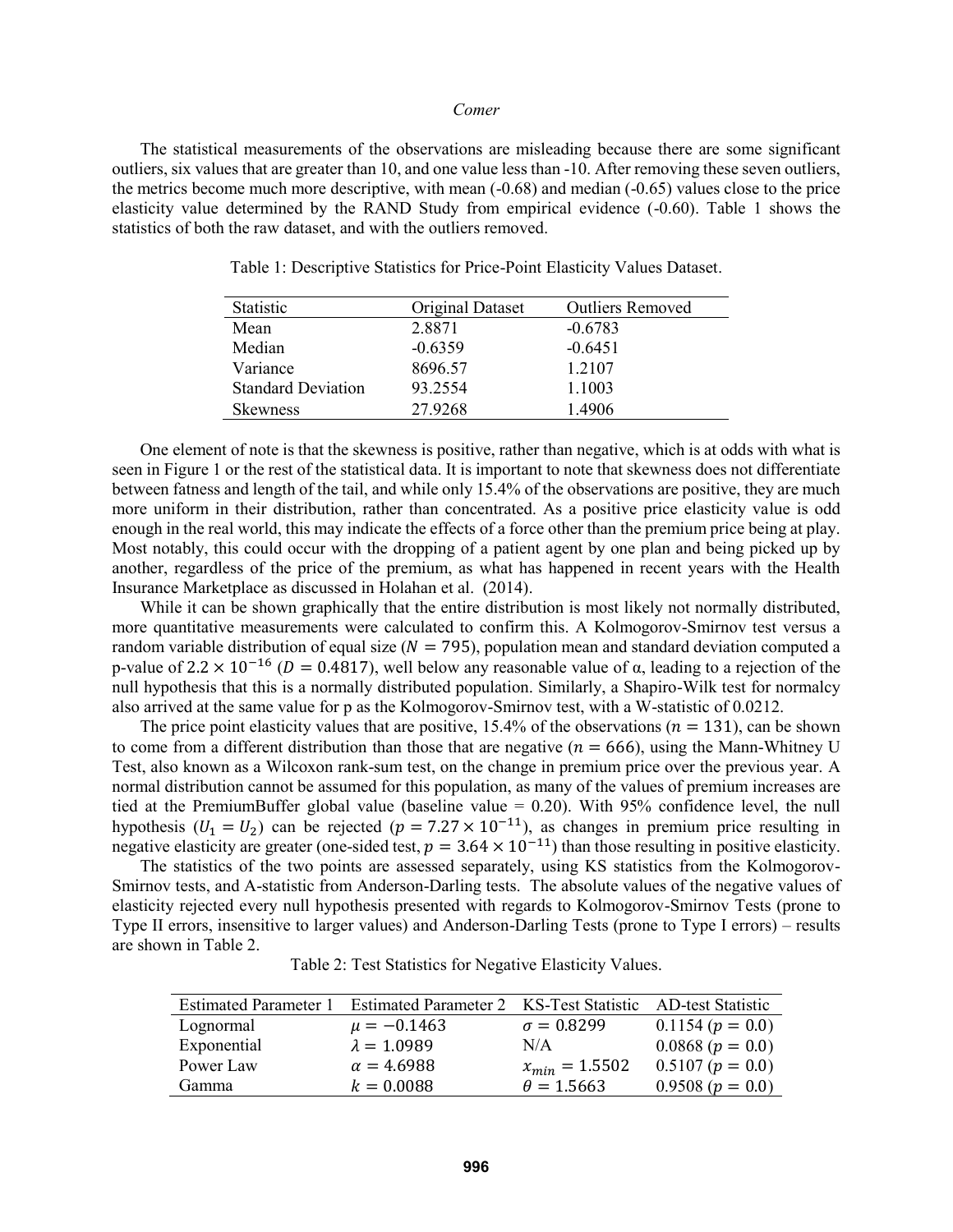The distribution of the positive values of elasticity rejected every null hypothesis except for the lognormal distribution (via the Kolmogorov-Smirnov Test, given a confidence level of  $\alpha$  =0.050), as demonstrated in Table 3.

| <b>Estimated Parameter 1</b> | Estimated Parameter 2 KS-Test Statistic |                    | AD-test Statistic     |
|------------------------------|-----------------------------------------|--------------------|-----------------------|
| Lognormal                    | $\mu = -0.0002$                         | $\sigma = 0.3507$  | $0.1061 (p = 0.1044)$ |
| Exponential                  | $\lambda = 28.3347$                     | N/A                | $0.8009 (p = 0.0)$    |
| Power Law                    | $\alpha = 1.7887$                       | $x_{min} = 0.5076$ | $0.4335 (p = 0.0)$    |
| Gamma                        | $k = 0.0508$                            | $\theta = 1570.95$ | $0.5214 (p = 0.0)$    |

Table 3: Test Statistics for Positive Elasticity Values.

#### **4.2 Number of Subscribers**

Shown in Figure 2 are the maximum, average, and minimum values of patient agent participation in the insurance market across the 25 runs of the model. What is interesting to note is the sinusoidal pattern of participation in the market, with a period of roughly ten years. This pattern remains consistent across all of the runs, which indicates an artifact of the system, and the patient agents responding to the changes in premiums, which respond in a delayed fashion to level of subscription across the patient agent population.



Figure 2: The maximum, average, and minimum values for proportion of total patient agents insured over 25 runs, by year.

With those that choose not to purchase insurance, there are a few reasons that patient agents may not be insured – being refused, having too little income to afford it, being dumped after having insurance, or choosing to forgo insurance because they do not believe it will benefit them. As can be shown in Figure 3, while the number of rejected and dumped stay reasonably constant throughout each run, the number of those who choose not to buy insurance, either not being able to afford it or making the rational decision to forgo insurance, rises slowly, which is consistent with the rising of premium prices through the simulation run.



Figure 3: Average Unsubscribed Population by Rationale and Year Across 25 Runs of the Baseline Model.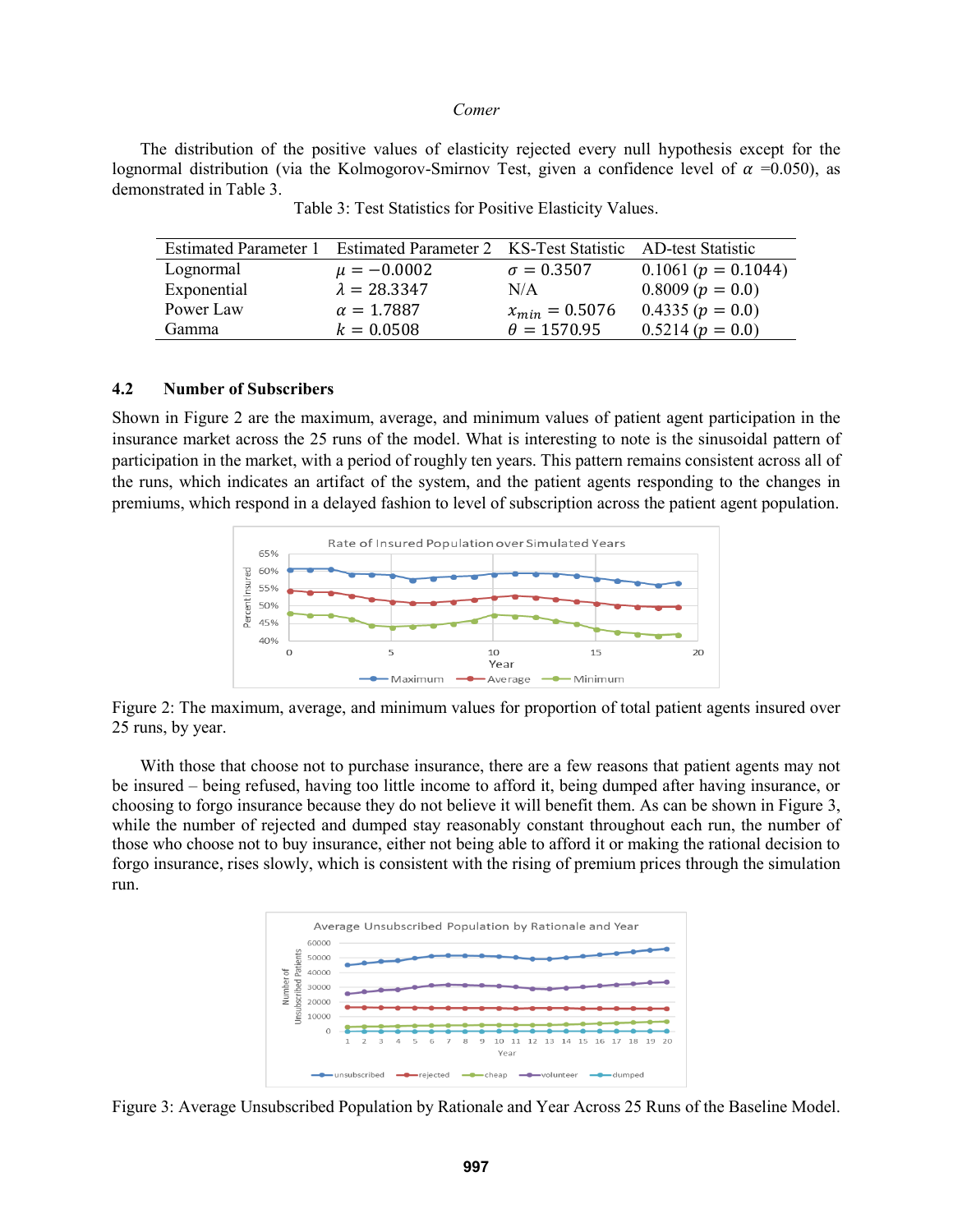## **5 DISCUSSION**

## **5.1 Discussion of Findings**

The price elasticities and subscribers have been shown to exhibit qualities like those witnessed in the realworld market, such as primarily negative elasticity values centered around -0.60, as discussed in RAND Corporation (2006), and several insured individuals that remains constant throughout the results of the simulations. Several observations of price elasticity were shown to be positive, which is contrary to the behavior of most consumer goods. However, at points when patient agents moved to a plan despite the premium price increase, the patient agent was often leaving a plan that had an even greater proportionate price increase. As the availability of substitute goods increase, such as the case of multiple available insurance plans, so too would the price elasticity. It should be noted that, while the positive values of price elasticity followed a lognormal distribution, the negative values followed no such distribution. This indicates that the underlying behavior of the distributions may be caused by different phenomena.

It is an important finding that, even in the absence of any policy or significant exogenous effects, the subscriber base or number of insured persons remains stable and shows a similar cyclical pattern across all runs. This indicates a negative feedback in the model that is not explicitly coded into either the payer agent or patient agent behavior.

Many of the parameter values of the model, such as Inertia, Administrative Cost Factor, and Premium Buffer, were defined by the author. Performing sensitivity analysis using a Mann-Whitney U test on changing these values and their impact on the values of elasticity, there is a statistically significant difference in the price elasticity given 10% increase or decrease in these values, using a two-sides alternative hypothesis (H<sub>1</sub>: U<sub>1</sub>  $\neq$  U<sub>2</sub>). Further research would need to be done to identify what the empirical values of these parameter are in the real market, before this can be used for experimentation.

### **5.2 Discussion of Broader Implications**

This model is a significant departure from many previous models on health insurance in several ways. While the model is driven by certain distributions based on empirical data, such as income and cost of medical care, the number of parameters needed to drive the model is rather small compared to many other microsimulation models of the subject matter, as in Blumberg et al. (2003) and Buettgens (2011). Even still, the model produces a result that is, to a reasonable degree, like what is observed in the real world, with regards to price elasticity of demand, number of insured, and premium prices.

A more notable departure from previous models of health insurance is the addition of heavy tails to the cost parameters, as in French and Jones (2004) and income parameters, as in Drăgulescu and Yakovenko (2001) and Clementi and Gallegati (2005). Both medical costs and household income have been shown to exhibit power law distributions at the highest values. For medical costs at least, this becomes enormously important to understanding the true costs of the system to the payers.

Finally, this model was run at true scale, representing one-for-one the non-group population one may observe in an average U.S. state. In 2013, the median number of non-group individuals per state was 169K, and 15 states had non-group populations of less than 100K, from Kaiser Family Foundation (2015). The scale of the model can impact the volatility and dynamics of the results, and so it was important to come as close to true scale as was feasible, given computing restraints.

# **5.3 Further Research**

While this model clearly demonstrates the ability to replicate the qualitative patterns witnessed in the realworld health insurance market, further refinement of the global variables defining the model would be required to more thoroughly dock this quantitatively with other aspects of the health insurance market. Most notably, this would pertain to replicating the empirical data observed across the market for health insurance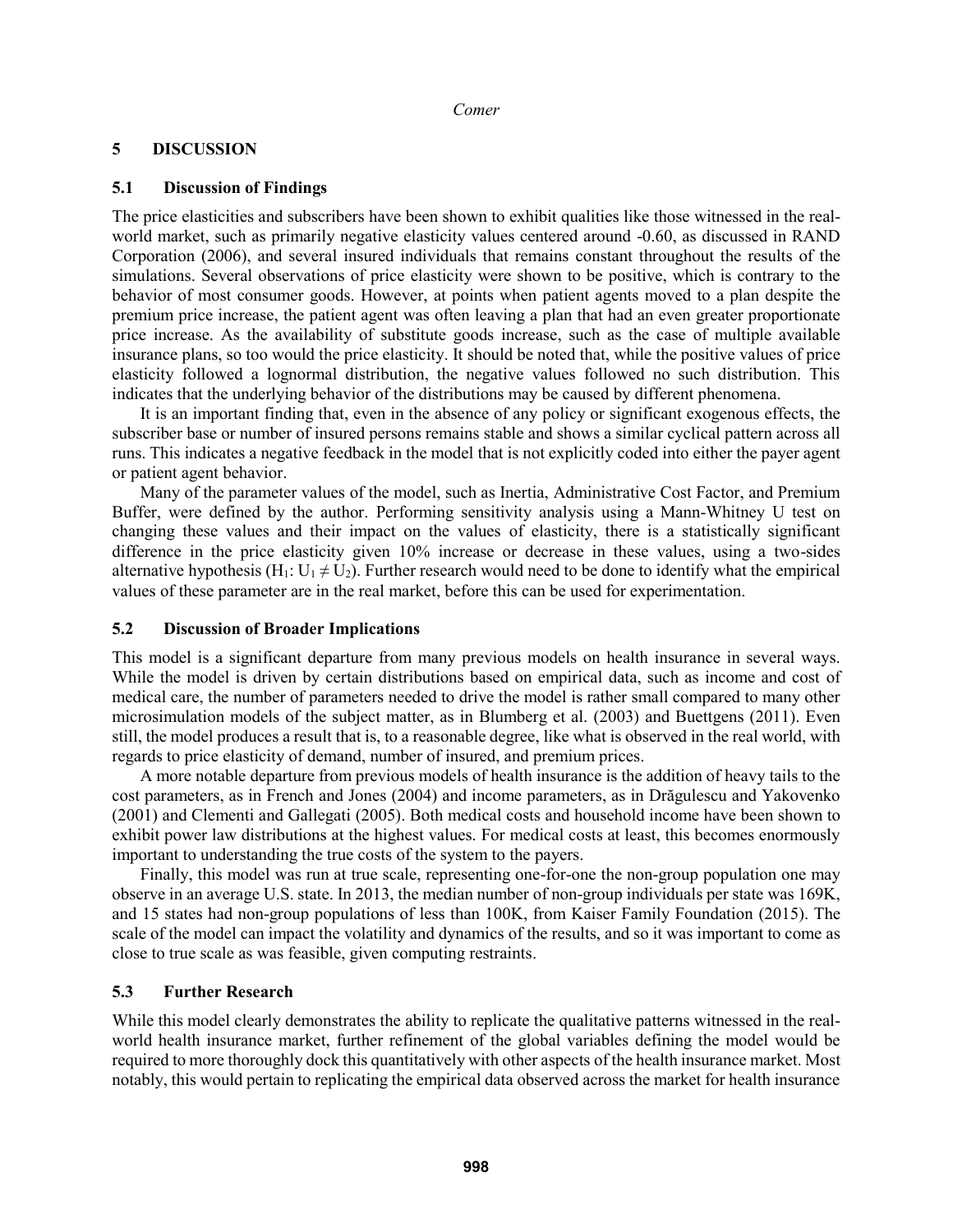premium prices. If this baseline could replicate the distribution of insurance premiums pre-ACA, the output for any policy implementations of this model would have a much higher degree of quantitative fidelity.

This model uses 1998 data for both income and medical expenditures, so that spending patterns and the spending capacity of individuals remains chronologically consistent. A more comprehensive data set is available in the National Medical Expenditure Panel Survey (MEPS), which breaks out average medical expenditures across the population by a wide variety of subdivisions, based on age, sex, insured status, income, etc. However, one of the main reasons why these data were not used was the lack of granularity of the data available from survey queries, only calculating metrics for subsets of populations rather than data points of individual patients and households.

### **6 SUMMARY**

This model and the subsequent results represent a considerable addition to the recent literature on modeling the health insurance market. While the current literature on computational modeling for the health insurance market is packed with discrete choice models and microsimulations using large data sets to formulate projected rates and population dynamics, this model has arrived at valid values of emergent properties of the health insurance market with only a handful of empirical parameter distributions, namely income and medical expenditure. The results of the simulations of the model can be shown to replicate the same pricepoint elasticity of demand that is seen in the health insurance market, given the findings of the RAND Health Insurance Experiment (2006), as well as the percentage of insured individuals across the simulation runs. This can be performed at a scale of one-to-one with current non-group markets for U.S. states, which is fundamental to understanding the volatility of the insurance market and prices. While admittedly abstract, this computational model can provide significant insight into the behavior of markets given certain elements of legislation affecting the purchase of health insurance in the individual market.

# **DISCLAIMER**

The author's affiliation with The MITRE Corporation is provided for identification purposes only, and is not intended to convey or imply MITRE's concurrence with, or support for, the positions, opinions, or viewpoints expressed by the author. Approved for Public Release ; Distribution Unlimited. Case Number 18-0507.

### **REFERENCES**

- Blumberg, L. J., J. Holahan, and M. Buettgens. 2013. "It's No Contest: The ACA's Employer Mandate Has Far Less Effect on Coverage and Costs Than The Individual Mandate." The Urban Institute, Washington, D.C.
- Blumberg, L. J., Y. C. Shen, L. Nichols, M. Buettgens, L. C. Dubay, and S. Mcmorrow. 2003. "The Health Insurance Reform Simulation Model (HIRSM): Methodological Detail and Prototypical Simulation Results." The Urban Institute, Washington, D.C.
- Buettgens, M. 2011. "Health Insurance Policy Simulation Model (HIPSM) Methodology Documentation." The Urban Institute, Washington, D.C.
- Clementi, F. and M. Gallegati. 2005. "Pareto's Law Of Income Distribution: Evidence For Germany, The United Kingdom, And The United States." In *Econophysics For Wealth Distributions*, Edited By A. Chatterjee, S. Yarlagadda, B. K. Chakrabarti, 3-14 , Milano: Springer.
- Cutler, D. M. and R. J. Zeckhauser. 2000. "The Anatomy of Health Insurance." *Handbook of Health Economics* 1: 563-643
- Drăgulescu, A. and V. Yakovenko. 2001. "Exponential and Power-Law Probability Distributions of Wealth And Income In The United Kingdom And The United States." *Physica A: Statistical Mechanics and Its Applications* 299: 213-221.